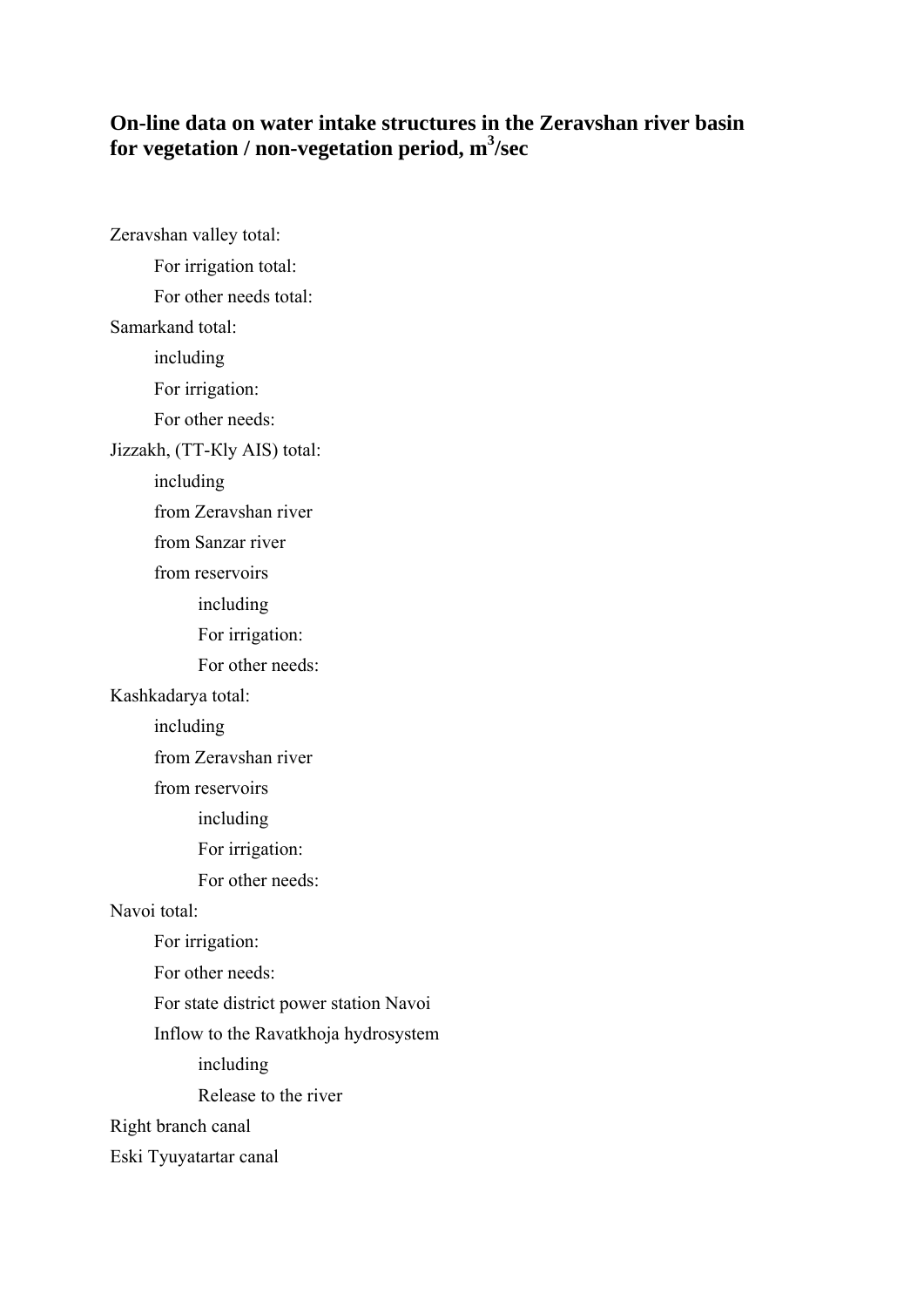Left branch canal (Dargom) Old Dargom To the Eski Anhor canal Inflow to the Ak-Karadarya hydrosystem including Release to the Akdarya river Release to the Karadarya river Central Miankal canal Kurbanabad canal Inflow to the Damkhoja hydrosystem including Release to the river Release to the Kattakurgan reservoir For Miankal Khatirchi canal For Toss + Shavat canal Narpay hydrosystem total: including Release to the river Feed of Miankal-Hatirchinsky canal For Narpay canal For Navoi Khatirchi hydropost Ziatdin hydropost Inflow to the Karmana hydrosystem Release to the river including Right branch Kasaba canal Left branch Kalkanata canal Navbahor hydropost Khazara hydropost Akdarya reservoir inflow volume release